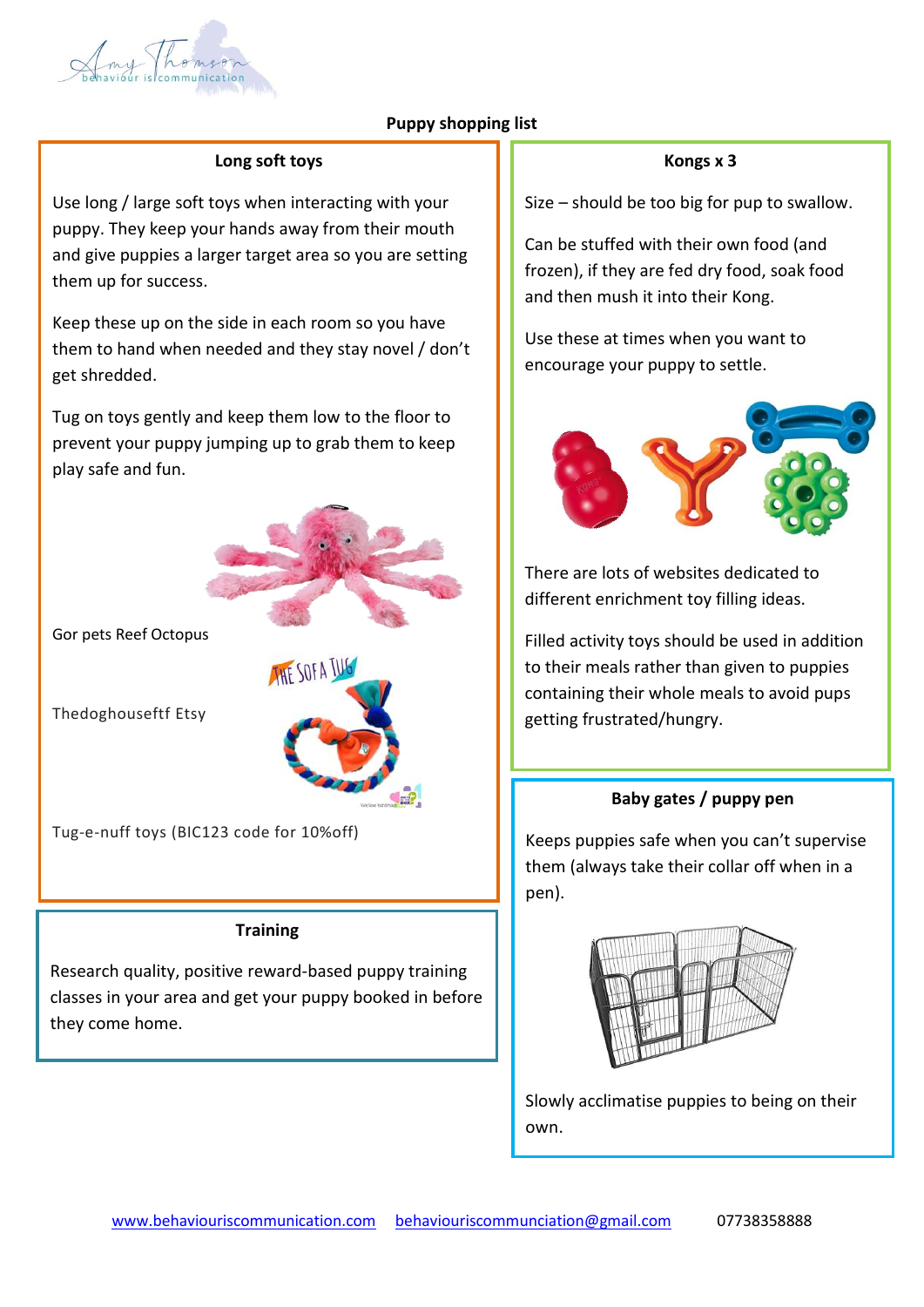

## **Puppy shopping list**

#### **Comfortable harness and lead**

Harnesses should be non-tightening and not impede natural movement e.g. should not restrict their shoulders.

Harness options: Dog Games Perfect Fit, Speak Dog harnesses Swindon, Rough Wear front range, TrueLove double clip harness

Ideally puppies should go for a walk in a correctly fitting harness rather than on the collar to avoid injuries to the neck etc and to ensure walks are a comfortable and thus a positive experience.

Use a long, non extendable, lightweight lead to allow free movement

#### **Enrichment**

Invest in some enrichment toys to do with your puppy, great for helping children and puppies be around each other and encouraging calm interactions.



OutwardHound / Nina Ottosson

Snuffle mat Licki mat



Filled activity toys should be used in addition to their meals rather than given to puppies containing their meals to avoid pups getting frustrated/hungry.

#### **Paste**

Liver paste, chicken paste (pets at home) and small amounts of primula to spread on/in toys /



# **A variety of textures /toys and a low sided toy box**

Generally people don't have enough variety of toys available to puppies. They tend to be the same toys left down for them every day.

- Have a variety of toys / textures available
- Have several bags / boxes of toys in the cupboard (7 if possible). Each day change the toys available to them in a low sided toy box. Their favourites can be left down all the time.
- A few times a day sprinkle some tasty morsels in their toy box amongst their toys- pups learn their toy box is always a great source of entertainment rather than the shoe rack by the front door.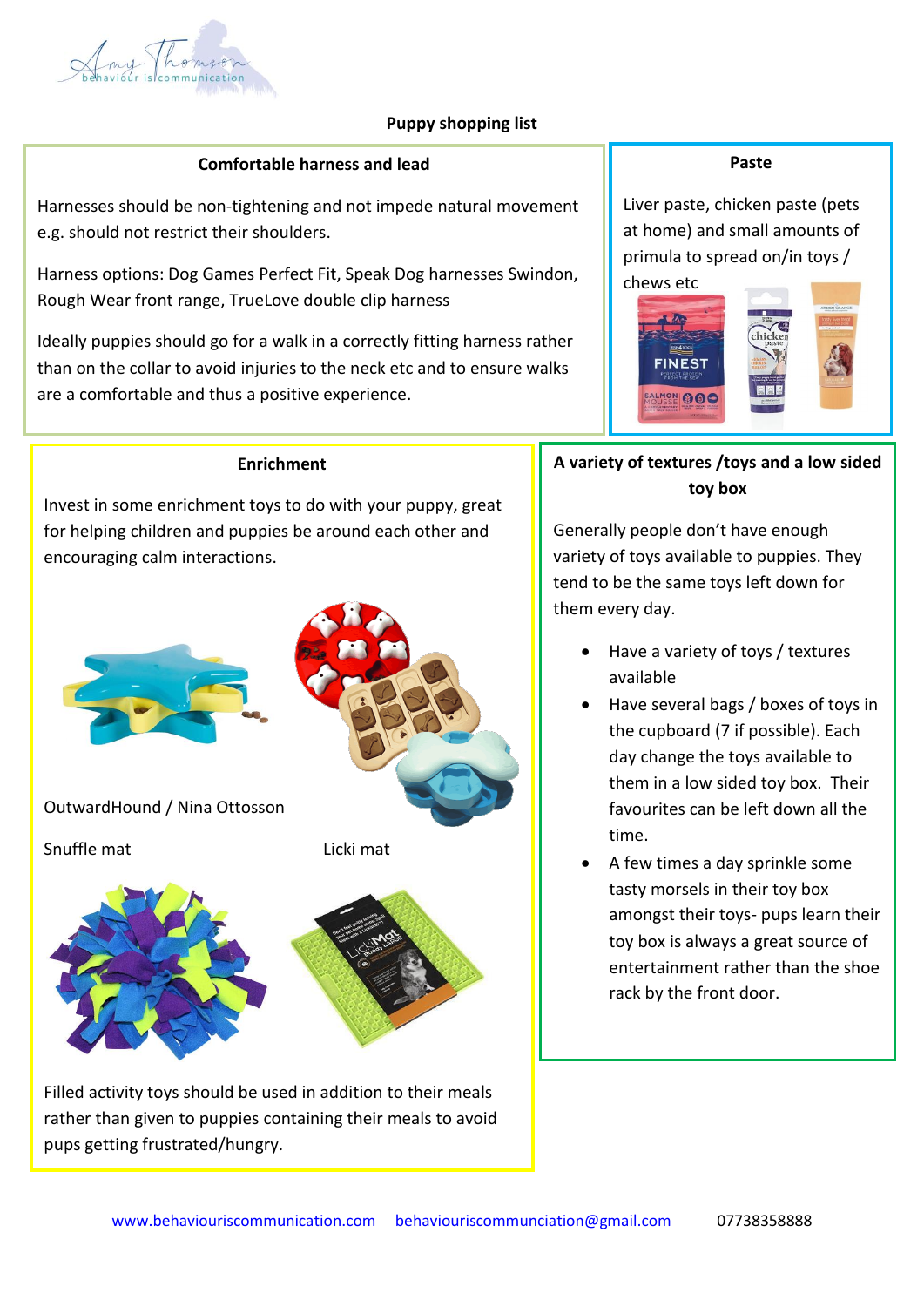





#### **Edible chews**

Dogs of any age have a huge need to chew. It can be difficult finding healthy chews for puppies that don't cause a stomach upset. Jr pet products sell a huge range of natural, healthy chews.

Have a variety on hand to offer your puppy.

If you need to ask your puppy to stop chewing something, always swap it for something better, trade up!



## **Puppy shopping list**

Your breeder will advise you on what food to feed your puppy and will give you some to take home, if you want to change your puppy's food, wean them over slowly. Choose a high quality diet that suits your pup.

## <https://www.allaboutdogfood.co.uk/>

#### **Training rewards**

Encourage your puppy to get into the right habits by rewarding everything you like! Yes you'll feel like a walking treat dispenser but you'll form a brilliant relationship with your puppy and behaviour that is rewarded is repeated, so it's win win.

Training rewards need to be small, tasty, gentle on the stomach and it helps if they're quite smelly!

Pate, great for chopping up into small rewards: Jr pet foods

Natures Menu treats, great for crumbling up.



# **Perfect Puppy training book**



## **Pooh bags**

**STEVE MANN** 

**Easy Peasy Puppy Squeezy training book**

YOUR SIMPLE STEP-BY-STEP GUIDE TO<br>RAISING AND TRAINING A HAPPY PUPPY

You must pick up after your dog when out

**Dog boot guard for the car** 

Dogs need to be safely restrained in a car.